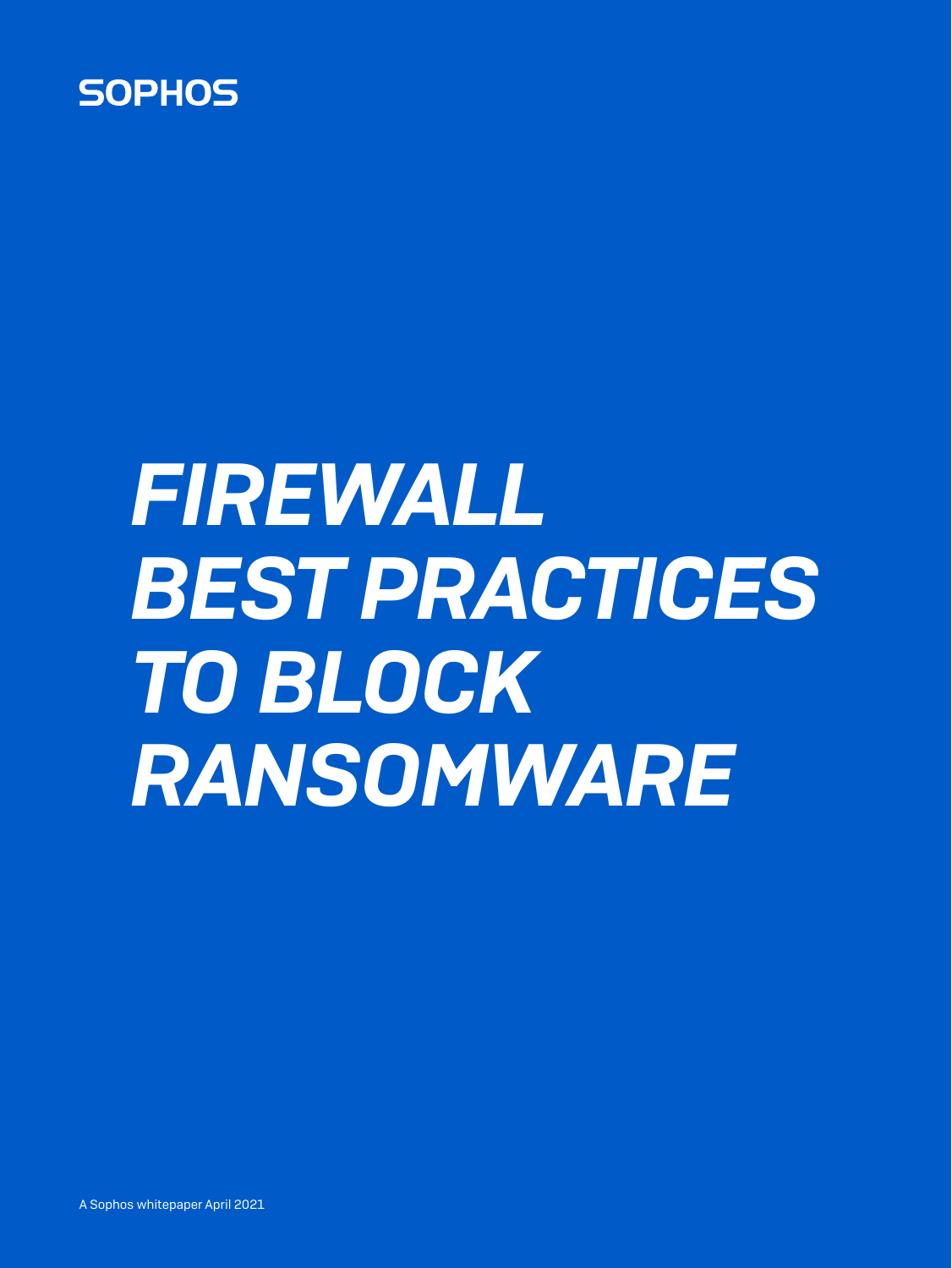# Firewall Best Practices to Block Ransomware

Ransomware continues to plague organizations, with over half of companies surveyed across 26 countries revealing that they were hit by ransomware in the last year\*. Such attacks are ever increasing in complexity and are getting more efficient at exploiting network and system vulnerabilities, leaving organizations with a significant clean-up bill: a global average of an eye-watering US\$761,106.

Modern firewalls are highly effective at defending against these types of attacks, but they need to be given the chance to do their job. In this whitepaper, we will discuss how these attacks work, how they can be stopped, and best practices for configuring your firewall and network to give you the best protection possible.

# Who hackers are targeting

Who are hackers targeting? The short answer: everyone. In a recent survey, 51% of respondents said they had been hit by ransomware in the last year and it seems that organization size is not a significant factor. Forty-seven percent of the organizations had fewer than 1,000 employees while 53% had more than 1,000. No country, region, or vertical market segment is immune.



#### Percentage of organizations hit by ransomware in the last year

In the last year, has your organization been hit by ransomware? Base: 5,000 respondents.

If you search the news for "ransomware attack" you will find several new successful attacks occurring every week. The effects are devastating: huge ransomware demands, significant down-time and business disruption, reputation damage, loss of data, and in an increasing number of cases, sensitive company data is being auctioned off by attackers.

\*The State of Ransomware 2020 - An independent survey of 5,000 IT managers in 26 countries, commissioned by Sophos and conducted by Vanson Bourne.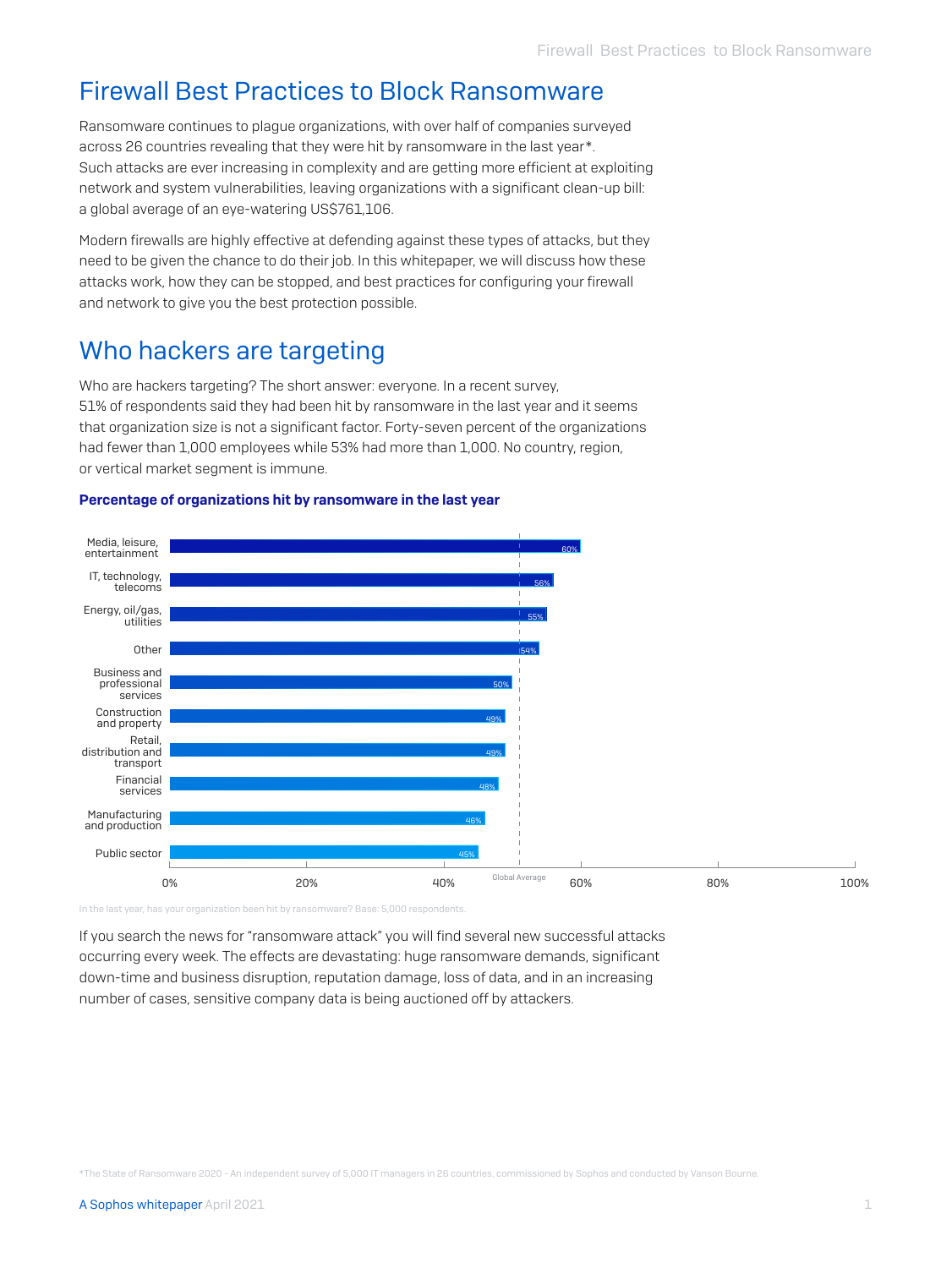### How ransomware attacks get on the network

In 2020, there has been an increasing trend toward server-based attacks. These are highly-targeted, sophisticated attacks that take more effort to deploy. However, they are typically far more deadly due to the higher value of assets that get encrypted, which can cripple organizations with multi-million-dollar ransom demands. Fortunately, these kinds of attacks are preventable with proper security best-practices in place.

| HOW THE RANSOMWARE GOT INTO THE ORGANIZATION   | <b>% INCIDENTS</b> |
|------------------------------------------------|--------------------|
| Via a file download/email with malicious link  | 29%                |
| Via remote attack on server                    | 21%                |
| Via email with malicious attachment            | 16%                |
| Misconfigured public cloud instances           | 9%                 |
| Via our Remote Desktop Protocol (RDP)          | 9%                 |
| Via a supplier who works with our organization | 9%                 |
| Via a USB/removable media device               | 7%                 |
| Other                                          | 0%                 |
| Don't know                                     | 0%                 |
| Total                                          | 1በበ%               |

How did the ransomware attack get into your organization? Question asked to respondents whose organization had been hit by ransomware in the last year. Base: 2,538 respondents.

However, as you can see from the survey responses in the table above, the top entry point for ransomware is through files downloaded or sent to users in spam or phishing attacks. Don't leave security in the hands of your users. For these types of attacks, it's best to safeguard your organization with strong firewall protections.

## How a ransomware attack works

A typical targeted ransomware attack looks like this:

#### *1. GAIN ENTRY*

- a. Spam or phishing email with malicious attachment, or a web download or document containing exploits
- b. Remote file sharing / management features such as RDP

#### *2. ESCALATE PRIVILEGES UNTIL THYEY ARE AN ADMINISTRATOR*

Attackers exploit system vulbnerabilities to gain privilege levels that let them bypass security software. They may restart and run the compromised host in Safe Mode to do this.

#### *3. ATTEMPT TO DISABLE / BYPASS SECURITY SOFTWARE USING HIGHLY TAILORED FILES*

Failing this, they will attempt to breach the security management console and disable security systems.

#### *4. DEPLOY PAYLOAD*

- a. Using an automated exploit
- b. Manual network reconnaissance

They will first look for backups stored on the local network and delete them; making recovery much more difficult and increasing the chances of the victim paying the ransom. They then often exfiltrate sensitive company data for sale on the dark web.

#### *5. SPREAD RANSOMWARE*

Hackers will then encrypt the organizations data and files utilizing network and host vulnerabilities or basic file sharing protocols to compromise other systems on the network and spread file-encrypting ransomware. *6. LEAVE A RANSOM NOTE DEMANDING PAYMENT FOR FILES TO BE DECRYPTED*

*7. WAIT FOR THE VICTIM TO CONTACT THEM VIA EMAIL OR A DARK WEB WEBSITE*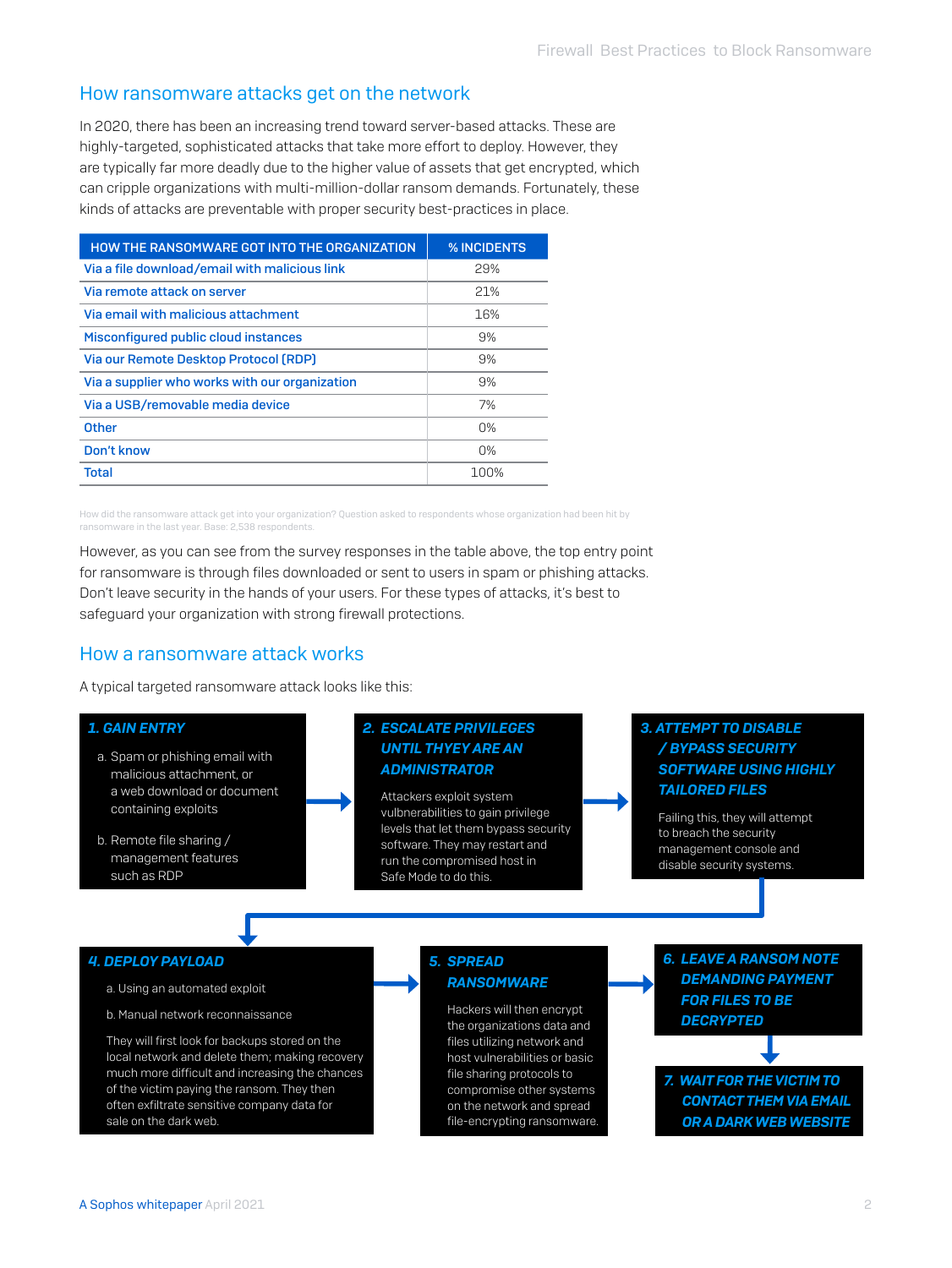## RDP - Remote Desktop Protocol or Ransomware Deployment Protocol?

Remote Desktop Protocol (RDP) and other desktop sharing tools like Virtual Network Computing (VNC) are innocuous and highly useful features of most operating systems that allow staff to access and manage systems remotely. Unfortunately, without the proper safeguards in place, they also provide convenient in-roads for attackers and are commonly exploited by targeted ransomware.

Not properly securing RDP and other similar remote management protocols behind a Virtual Private Network (VPN) or at least restricting which IP addresses can connect via remote tools can leave you wide open to attackers. Attackers often use brute-force hacking tools which try hundreds of thousands of username and password combinations until they get the right one.

# How to stay protected from ransomware

To properly protect your organization from ransomware, there are three major initiatives you should undertake.

# 1. Upgrade your IT security

Your firewall and endpoint security can protect against attacks getting onto the network in the first place, and if an attack should somehow penetrate your network, they can prevent it from spreading and infecting other systems. But not all firewalls and endpoint security solutions can do this effectively, so make sure you have an IT security system that does.

Ensure you have:

- **Affordable sandboxing to analyze file behavior as it's run before it gets on your network**
- ▸ The latest machine learning technology to identify new zero-day variants in any files coming through the firewall
- $\rightarrow$  Firewall IPS with live signature updating to block network exploits
- ▸ Free and easy remote access VPN to enable management of your network remotely without compromising on security
- $\cdot$  Endpoint protection with anti-ransomware capabilities

# 2. Lock down remote access and management

When it comes to networks, every opening to the outside world is a potential vulnerability waiting to be exploited by a ransomware attack. Locking down your organization's Remote Desktop Protocol access, open ports, and other management protocols is one of the most effective steps you can take to secure against targeted ransomware attacks. There are numerous ways you can do this. One popular method is to require all users be on a VPN before they can access resources such as RDP and restrict VPN access to known IP addresses. Also, properly secure and harden your servers, use complex passwords that are changed frequently, and leverage multi-factor authentication.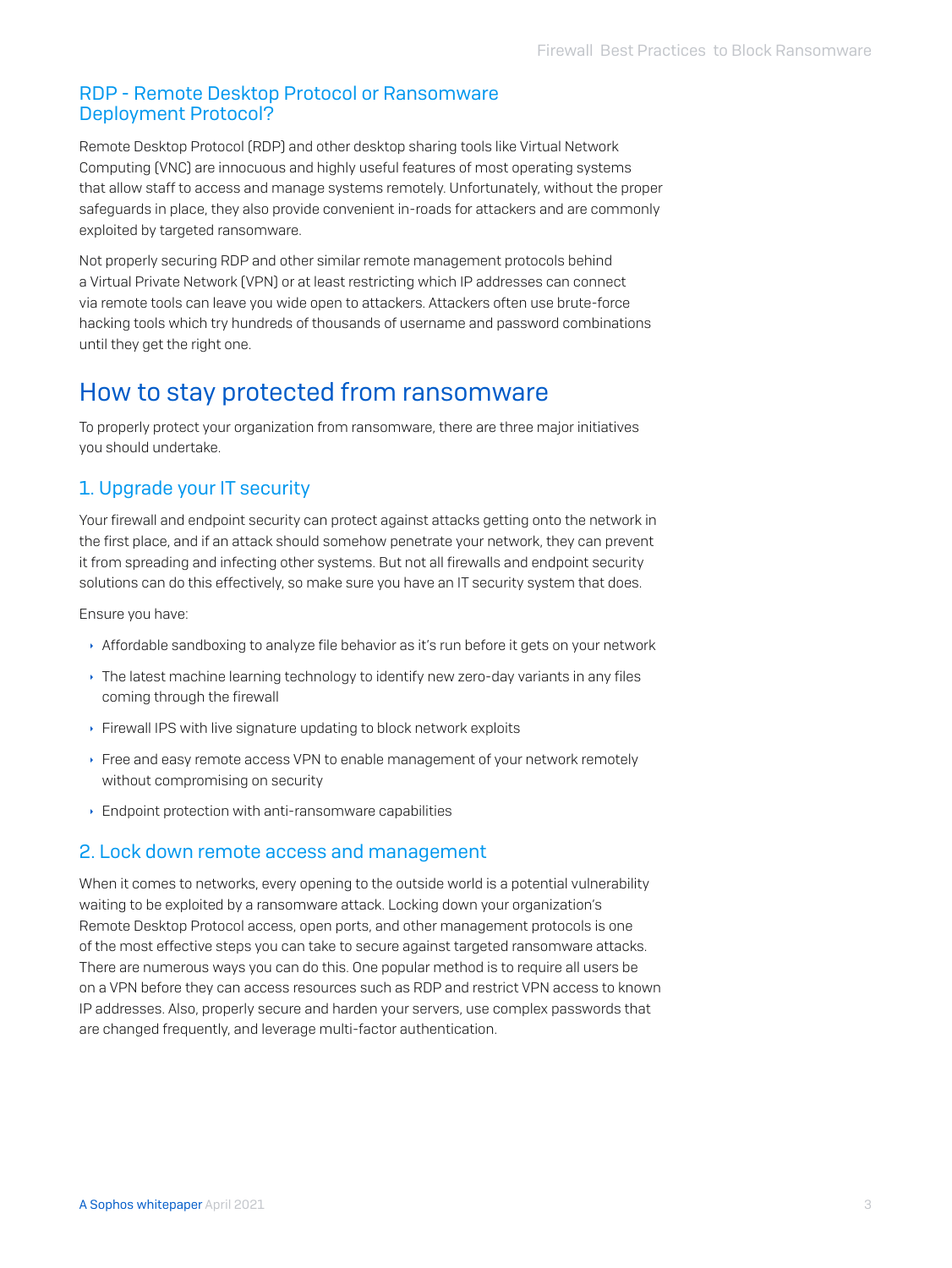## 3. Segment your network

Unfortunately, many organizations operate with a flat network topology: all of their endpoints connect into a common switch fabric. This topology compromises protection by enabling easy lateral movement or propagation of attacks within the local network since the firewall has no visibility or control over the traffic flowing through the switch.



A best practice is to segment the LAN into smaller subnets using zones or VLANs and then connecting these together through the firewall to enable the application of anti-malware and IPS protection between segments. This can effectively identify and block threats attempting to move laterally on the network.



Whether you use zones or VLANs depends on your network segmentation strategy and scope, but both offer similar security capabilities by providing the option to apply suitable security and control over traffic movement between segments. Zones are ideal for smaller segmentation strategies or networks with unmanaged switches. VLANs are the preferred method for segmenting internal networks in most cases and offer the ultimate in flexibility and scalability. However, they require the use (and configuration) of managed Layer 3 switches.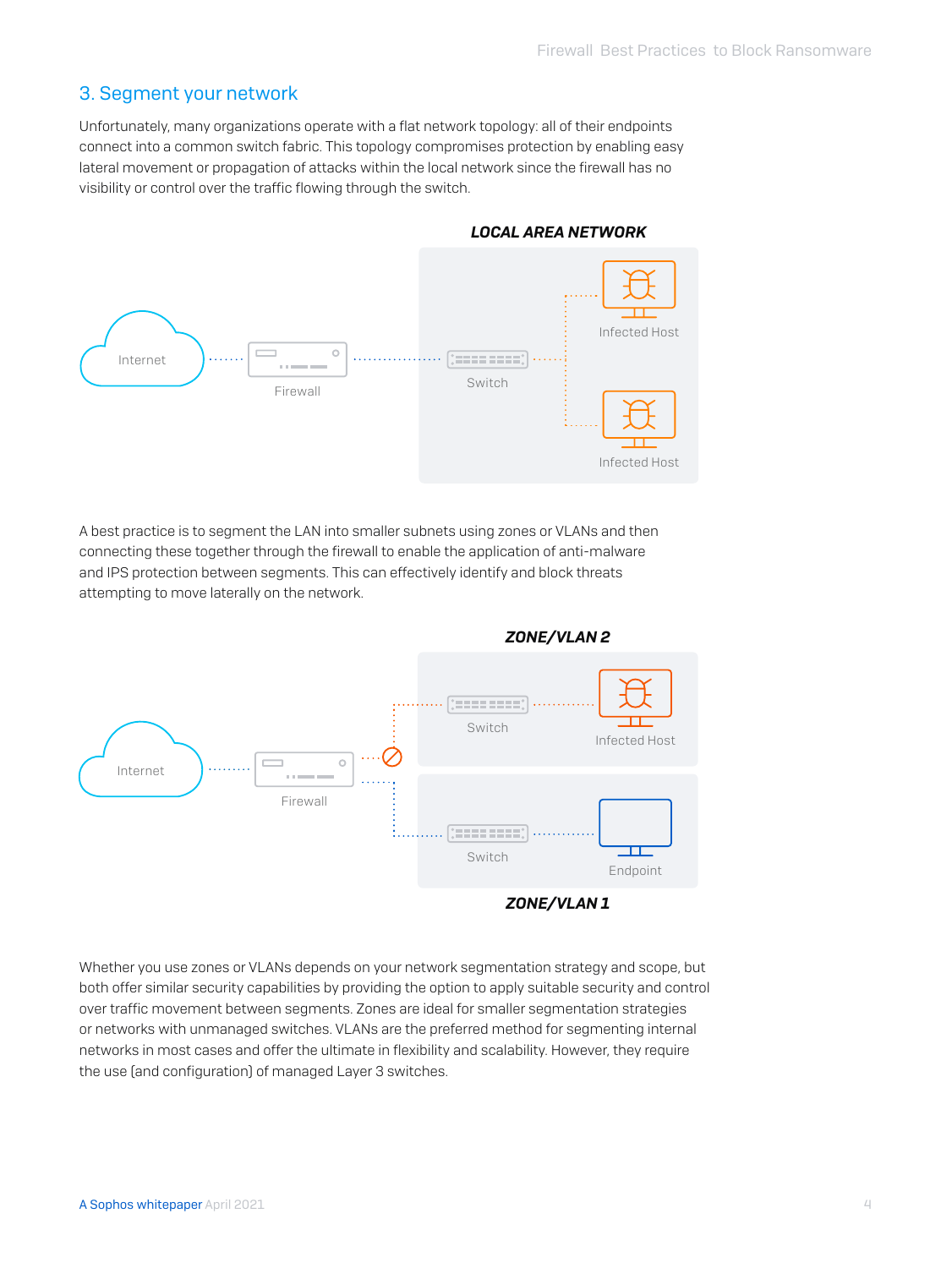While it's a best practice to segment your network, there's no "best" way to segment a network. You can segment your network by user type (internal, contractors, guests), by department (sales, marketing, engineering), by service, device, or role type (VoIP, Wi-Fi, IoT, computers, servers) or any combination that makes sense for your network architecture. But generally, you'll want to segment less trusted and more vulnerable parts of your network from the rest. You'll also want to segment large networks into smaller segments, all with the aim of reducing the risk of threat penetration and propagation.

# Best practices for firewall and network configuration

- $\rightarrow$  Ensure you have the best protection, including a modern high-performance next-gen firewall with IPS, TLS Inspection, zero-day sandboxing, and machine learning ransomware protection.
- **Lock down RDP and other services** with your firewall. Your firewall should be able to restrict access to VPN users and whitelist sanctioned IP addresses.
- $\rightarrow$  Reduce the surface area of attack as much as possible by thoroughly reviewing and revisiting all port-forwarding rules to eliminate any non-essential open ports. Every open port represents a potential opening in your network. Where possible, use VPN to access resources on the internal network from outside rather than port-forwarding.
- $\rightarrow$  Be sure to properly secure any open ports by applying suitable IPS protection to the rules governing that traffic.
- $\rightarrow$  Enable TLS Inspection with support for the latest TLS 1.3 standards on web traffic to ensure threats are not entering your network through encrypted traffic flows.
- $\rightarrow$  Minimize the risk of lateral movement within the network by segmenting LANs into smaller, isolated zones or VLANs that are secured and connected together by the firewall. Be sure to apply suitable IPS policies to rules governing the traffic traversing these LAN segments to prevent exploits, worms, and bots from spreading between LAN segments.
- **Automatically isolate infected systems.** When an infection hits, it's important that your IT security solution be able to quickly identify compromised systems and automatically isolate them until they can be cleaned up (such as with Sophos Synchronized Security).
- $\rightarrow$  Use strong passwords and multi-factor authentication for your remote management and file sharing tools so that they're not easily compromised by brute-force hacking tools.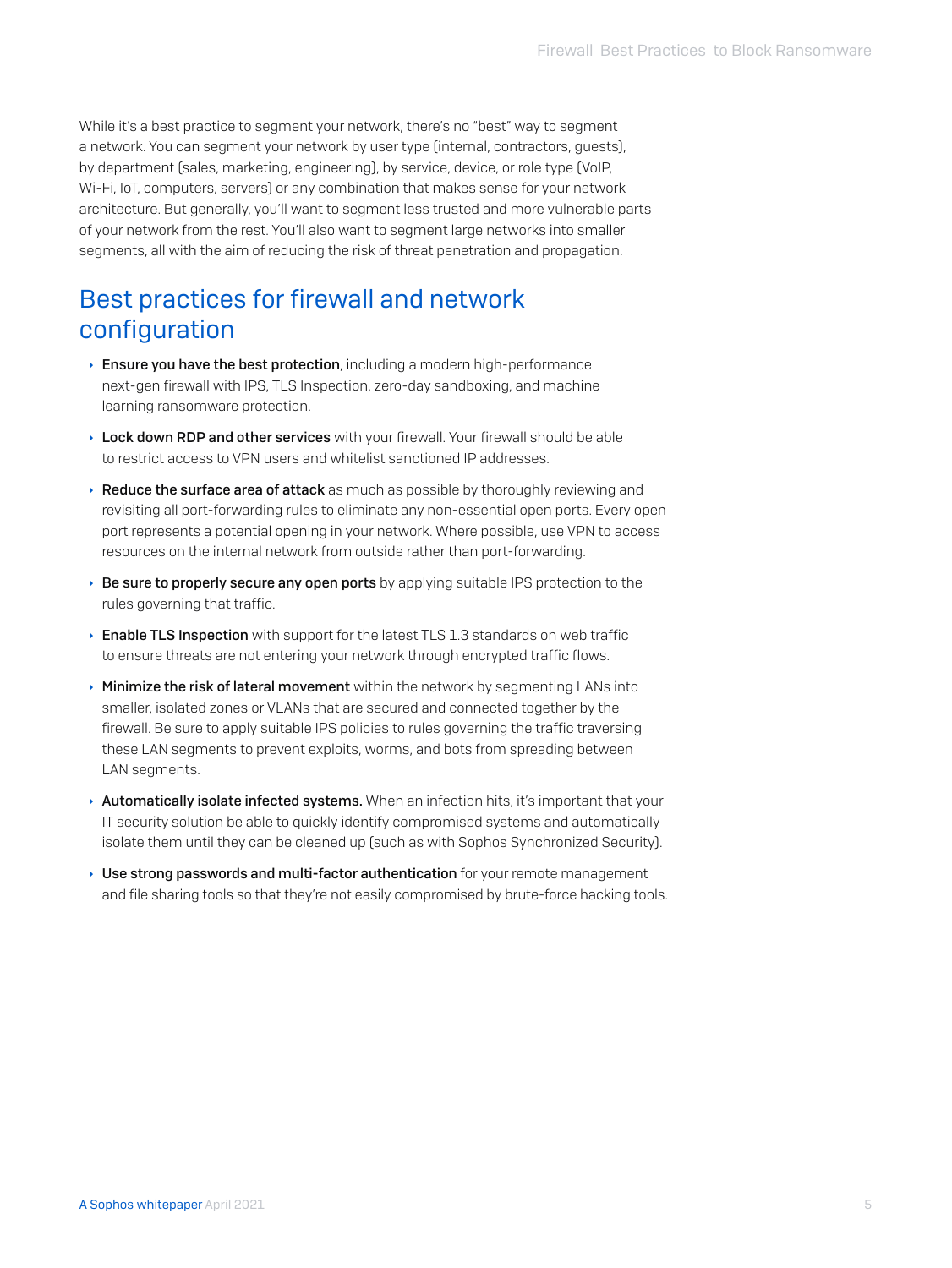## How Sophos can help

Sophos offers the ultimate IT security solution for defending against the latest ransomware. Not only do you get the best protection at every point, but you also benefit from years of integration between firewall and endpoint. This offers tremendous advantages in terms of visibility into network health, and the ability to automatically respond to security incidents.

With our award-winning Sophos Firewall, the focus is first and foremost to prevent attacks from getting onto the network. In the event ransomware does happen to get on your network, though, you're doubly covered. Sophos Firewall can automatically stop ransomware dead in its tracks thanks to integration with Sophos Intercept X, our industry-leading endpoint protection platform. It's like putting your network on auto-pilot – a huge force multiplier to your team.

We call this technology Sophos Synchronized Security. Synchronized Security merges our endpoint and network protection features into a powerful, deeply-integrated cybersecurity system. And the best part: it's all super easy to manage – along with all your other Sophos products - from our Sophos Central cloud management console.

## Key Sophos Firewall and Sophos technologies that are designed specifically to combat ransomware

- $\rightarrow$  Sophos Firewall's cloud sandboxing and machine learning analysis of files entering the network help ensure that even previously unseen ransomware variants, exploits, and malware don't spread via spam, phishing, or web downloads.
- $\rightarrow$  Sophos Firewall's intrusion prevention system catches the latest network exploits and attacks that hackers may be utilizing to find vulnerabilities in your defenses.
- ▶ Sophos Firewall's extensive but simple VPN options enable you to close all the holes in your network and remove your reliance on vulnerable RDP connections while still providing full access to your network by authorized users.
- ▶ Sophos Firewall offers high-performance Xstream TLS 1.3 inspection with flexible policy controls that ensure you can strike the perfect balance between privacy, protection and performance and ensure threats are not entering your network unseen over encrypted traffic flows.
- ▶ Sophos Synchronized Security integrates Sophos Firewall with our Intercept X endpoint protection to automatically respond to ransomware attacks by detecting the first signs of compromise, stopping them, and notifying you.
- ▶ Sophos Intercept X endpoint protection with CryptoGuard can detect a ransomware attack in progress, stop it, and roll it back automatically. Sophos Firewall includes CryptoGuard technology in the sandboxing environment to catch ransomware red-handed before it gets on your network.